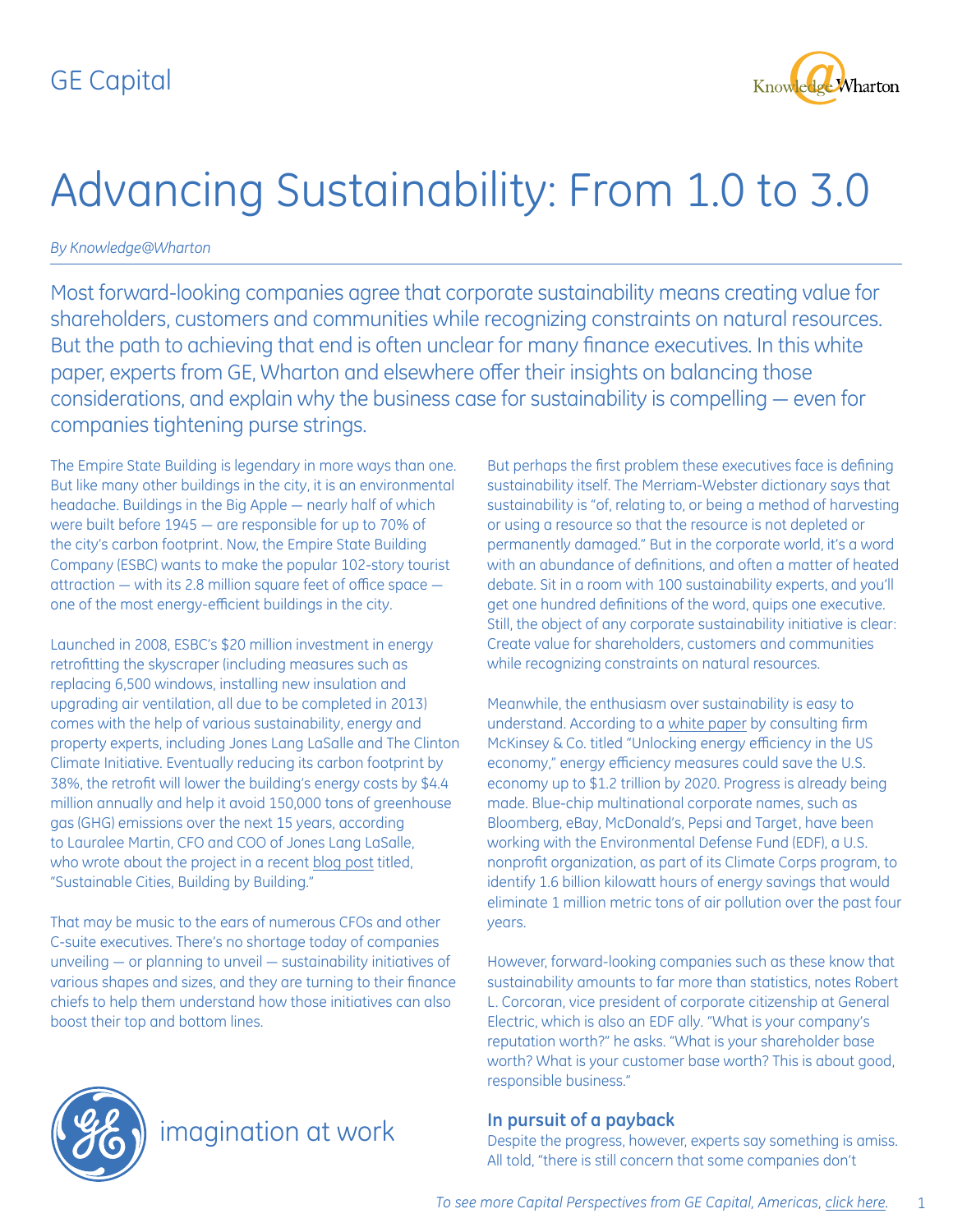actually walk the talk," and that many corporate sustainability efforts are getting stuck, observes Ann R. Klee, head of GE's global environmental, health and safety programs.

[A paper](http://www.edf.org/sites/default/files/11860_EnergyEfficiencyFinancingBarriersandOpportunities_July 2011.pdf) published by EDF in July 2011 titled "[Show Me the](http://www.edf.org/sites/default/files/11860_EnergyEfficiencyFinancingBarriersandOpportunities_July 2011.pdf)  [Money,](http://www.edf.org/sites/default/files/11860_EnergyEfficiencyFinancingBarriersandOpportunities_July 2011.pdf)" noted that "companies often see a host of barriers standing in the way of these cost savings and associated GHG emissions reductions being realized." Among the barriers: High upfront capital costs, long payback periods, uncertainty of savings and perceptions of risk. All that is happening at a time when companies are facing a tough economic environment in which short-term survival pressures are squeezing resources as never before. The paper also observed how industrial companies retrofitting their sites require rapid positive returns on investments, and it cited research finding that approximately half of the executives and managers surveyed required energy efficiency projects to have payback periods of less than three years.

Meanwhile, in some circles, there's a worrying sense of frustration. "The magnitude of this progress on any kind of a global scale ― as much publicity as it has received ― is quite tiny," says Robert Giegengack, an emeritus professor in the University of Pennsylvania's department of earth and environmental science and an advisory committee member of the University's Initiative for Global Environmental Leadership. "Probably by 2010, the CO2 output of the world was twice what it was in 1990. We've had zero impact, apart from providing lots and lots of people the opportunity to talk at great length [about climate change]. We are not making progress toward the goal of achieving sustainability…. As long as we're using resources faster than they are being replenished by natural systems, our behavior is unsustainable."

It's a situation that could get worse. Countries may soon lack any binding agreement to reduce greenhouse gas emissions. The Kyoto Protocol, the world's only binding climate agreement that was hammered out at a summit in 1997, expires at the end of 2012. Under that protocol, many countries pledged to reduce their greenhouse gas emissions between 2008 and 2012 by 5% from 1990 levels. Yet despite the economic crisis, worldwide CO2 emissions resulting from energy consumption reached a new record high of 33 billion tons in 2010, a 45% increase over the 1990 level, according to [an article](http://www.spiegel.de/international/world/0,1518,792224,00.html#ref=nlint) published on October 18 by Germany-based *Spiegel International*. The article also noted that hope is waning that the next global

climate summit in Durban, South Africa, in November 2011 can achieve much.

But has "clean energy become a dirty word," as suggested by an adviser to President Obama quoted in the *Spiegel* article? In some circles perhaps, but corporate America's C-suite generally recognizes the importance of sustainability efforts, says J. Wesley Hutchinson, a Wharton marketing professor and director of the Wharton Behavioral Laboratory. Recently, Hutchinson polled members of the Laboratory's Advisory Panel of Executives about why their companies pursue sustainability and other CSR initiatives. "The big reasons were first, it's just a matter of being a good corporate citizen," he says. Second was that it affects the brand image. Next, over 60% said it helps attract and retain desired employees.

And while sustainability programs can save a company money and keep it "ahead of the regulatory curve," says GE's Klee, there's another pivotal benefit: The boost to a company's overall reputation among all stakeholders. "I would argue sustainability is the single-most important factor in enhancing that asset. You obviously need to have really good products at the right price points, but if you are the company [producing and selling] those products in the most sustainable way, increasing [your profile] with the market, that's a huge ― yet hard to quantify ― benefit."

The good news is that achieving those benefits doesn't have to cost a lot. In fact, sometimes it just involves finding new ways to inspire individual action on a local level. At GE, for example, "we initially thought it was about these big capital projects, like putting solar panels on roofs. And we did some of that," says Corcoran, who is also president and chairman of the GE Foundation. But other initiatives quickly saved, rather than cost, the company money. At a number of its facilities, GE began rolling out resource usage "treasure hunts," enlisting cross-functional teams that visited sites on weekends and identified unnecessary energy consumption, like machines that are left on round-the-clock, seven days a week, but actually only need to run three days a week. That detailed exercise has saved GE \$150 million so far.

And it's straightforward to replicate, regardless of the size of a company or site. For example, with the help of EDF, IUE-CWA, a 45,000-member U.S. labor union whose members are based at more than 300 factories nationwide, ran a pilot treasure hunt of its own at a manufacturing plant, which identified \$70,000 in annual savings (20% of current energy costs) and more than 700 metric tons of carbon reduction (20% of carbon emissions) through better use of lighting, equipment and the like.

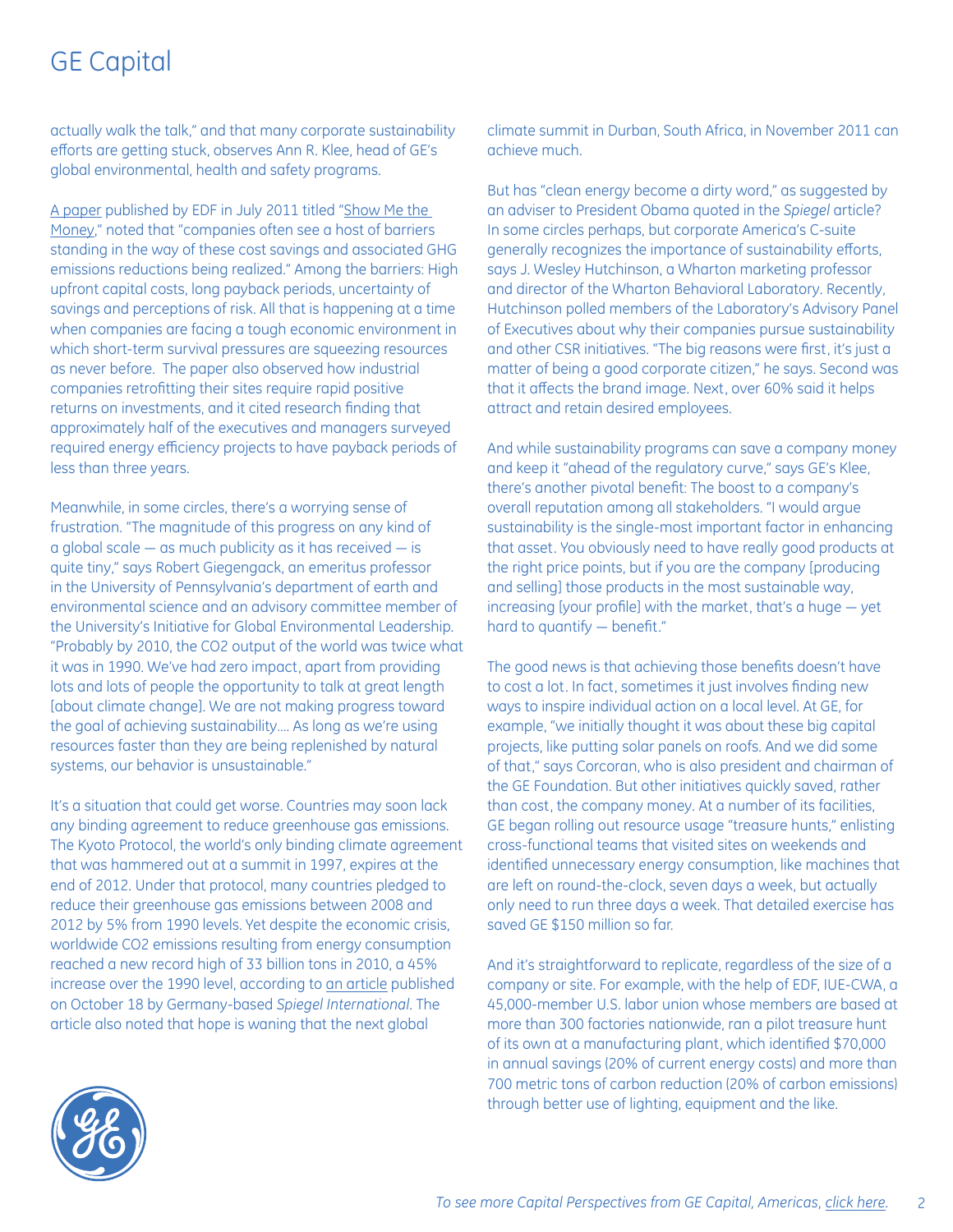#### **Mid-sized companies are key**

Even for CFOs tightening their companies' purse strings, the business case for sustainability is compelling. As Penn's Giegengack notes, "Any company, proportionally speaking, has the resources to devote to this exercise."

Klee agrees. "The thing about sustainability is that you can tailor it to the needs of the company. There's a lot you can do if you're a 10-person shop, or a 100- or 5,000-person company." And while mid-size companies might not have the same economies of scale, "in many respects, they are the key to sustaining sustainability," she notes. "I suspect they are going to be driving innovation in sustainability, because they will have an energized workforce and they are the link between consumers and big companies like GE."

Whatever the size, companies most of all need a clear vision from the start ― and throughout the company ― of what sustainability can achieve. "The direction and support have to come from the top, but it's got to be driven from the bottom, at every level," says Klee. "If you empower your employees, they are going to come up with the ideas. Eighty percent of people turn off lights when they're not in a room at home; only 20% do the same thing at work because they don't feel empowered to identify and fix problems. Those little things add up."

Another critical element is developing robust metrics to ensure a program is on track. But that can be easier said than done. Often, says Klee, companies don't measure quantitative "real things," such as greenhouse gas emissions, energy intensity, water or chemical use and waste generation.

From her vantage point as head of EDF's corporate partnerships program, Boston-based Gwen Ruta sees companies approaching sustainability programs in two ways. One is by setting absolute targets ― such as a company pledging to reduce its greenhouse gas emissions by x% by a particular date ― and the other is by setting "intensity" targets, such as a company pledging to reduce emissions per dollar of revenue, or per widget produced, by x% within a certain time frame.

"The absolute goals are tougher," she says. "But they're the only ones that actually matter. It really doesn't matter if you've reduced your greenhouse gas emissions per widget if you're

producing 10 times more widgets."

Companies that have absolute targets are in the minority. "Many more companies have intensity goals, and it's scary for them to do more," she says. "You have to have the imagination to think about your business differently if you want to put in an absolute goal. But that's the same thing CEOs do when they want to bring out a new product line, or change the overall corporate strategy. It is what they get paid to do."

Amid that target setting, a big challenge is maintaining a program's momentum. "Make it clear that you can't just stop ― the target gives managers and the people on the ground making this happen permission to keep looking and being innovative," adds Ruta. The message employees should receive, she says, is: "If we made these savings in the first couple of months, there's got to be more 'there' there."

#### **Widening the focus: Suppliers, distributors and customers**

The "there" isn't just within the firm. "The most useful sustainability projects may be outside of the firm, either with suppliers or customers," says Gérard Cachon, a Wharton professor of operations and information management. He cites Walmart, the world's largest retailer, as an early champion of sustainability that has leveraged outside resources throughout its supply chain, and won kudos from customers as a result. When evaluating the eco-friendliness of the products on its shelves, for example, the company focused on two big sources of energy use among customers ― lighting and laundry. "With lighting, it offered more efficient solutions. For washing, they offered cold-water detergents and clothing that could be cleaned better in cold water," Cachon says.

Listening to customers can indeed generate big wins, and set new sector-changing trends. In his book, *The Future of Value: How Sustainability Creates Value Through Competitive Differentiation*, Eric Lowitt includes Monadnock Paper Mills, a mid-sized, New Hampshire-based firm, among his list of "Sustainable Market Leaders." One reason: In 2007, the firm joined forces with another company, NexGen Packaging, to develop a Forest Stewardship Council-certified commercial printing paper, which eventually helped it become retailer Gap's primary supplier of clothing tags. Already known in the industry for its eco-friendly manufacturing, that innovation "sent its peers racing to step up their green certification efforts," wrote Lewitt.

However, broadening a green focus to suppliers and distributors might be too ambitious for companies new to sustainability. "It's actually easier if you're a Walmart to drive it

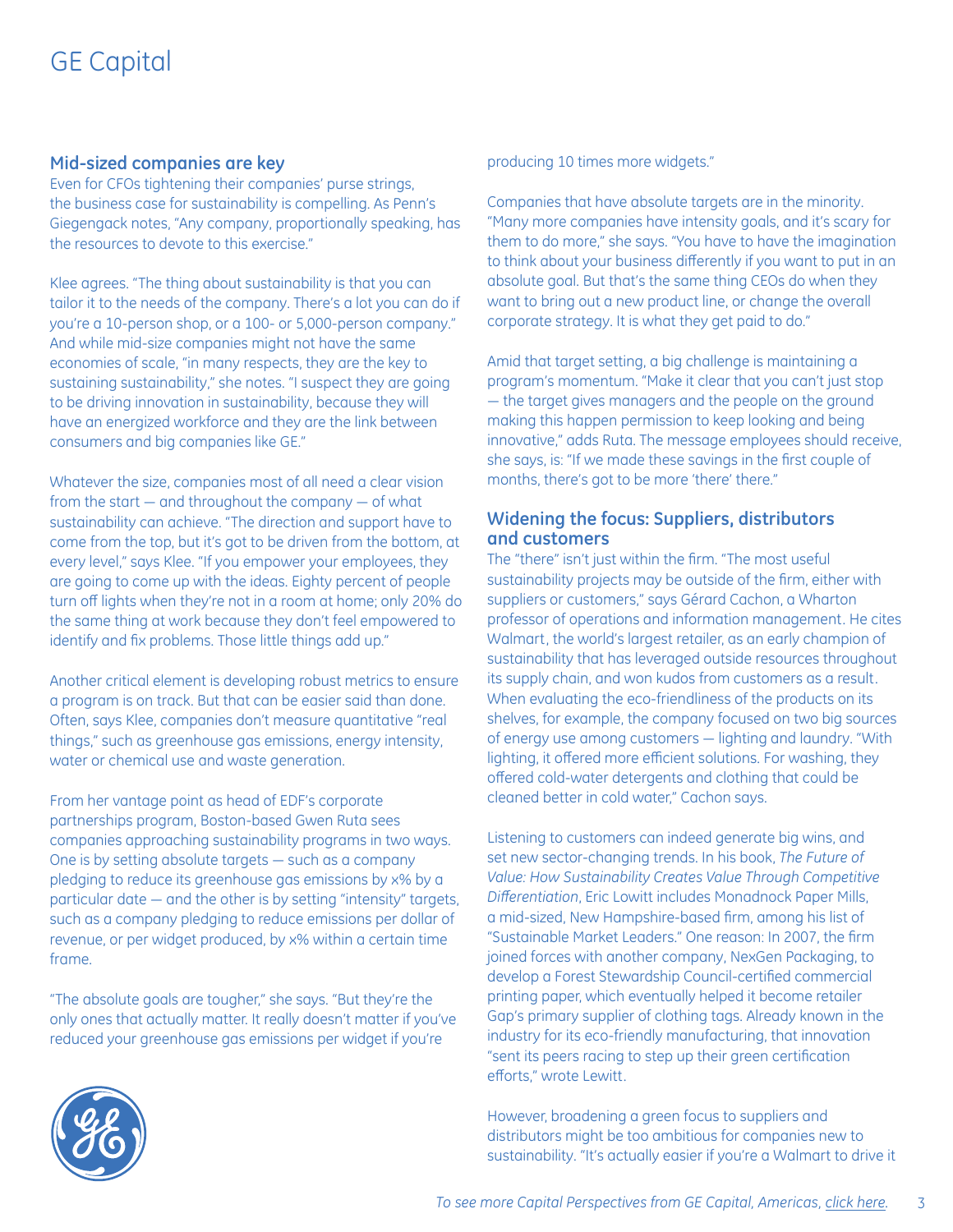down through your supply chain," says Klee. "For a mid-market [company], you may not want to start with that. You really have to start with your own programs, and that's where you're going to see the biggest bang for the buck initially." But even mid-market firms will need to know what their supply chains are doing, "just to meet regulatory requirements," she says. "That to me is the next level."

Above all, sustainability veterans emphasize the importance of communication ― internally with employees to help a program gain acceptance and become part of the larger culture, and externally with other stakeholders. At GE, that means holding meetings with non-governmental organizations and other environmental groups, which traditionally were wary of the company. As nerve-wracking as those meetings can be for everyone, "it's better to be talking with people than not having candid discussions on tough issues," Corcoran says. "Those dialogues became critical to us because we learned about sensitivities in different communities, and the stakeholders also saw that we are responsible."

#### **CSR reporting: Finding the right metrics**

Another key component to transparent sustainability ― and one that demands greater attention of cost-conscious CFOs ― is a need for formal corporate scial responsibility (CSR) reporting. Investors and other stakeholders are increasingly demanding greater public disclosure about the performance of companies' sustainability investments. Wharton's Hutchinson says his laboratory's survey indicated that at the moment, "CSR reporting runs the gamut," from a few paragraphs in annual reports to stand-alone publications, with about onethird of companies surveyed seeking independent audits to validate their facts and figures.

The process can take some CFOs out of their comfort zones as they guide their firms through which metrics to use, committing themselves to future goals and practices. "This is where it starts getting teeth," Hutchinson says. "Once you pick your set of measures and commit publicly to publishing them every year, you create a CSR track record that can go up or down. You give up a little bit of control, where [sustainability and other CSR initiatives] move out of PR and start to feel more like financial reporting."

All told, CSR reporting "is always a marketing exercise," he

says. "It's inescapable. Annual reports are a marketing exercise to some extent, once you go beyond the pure financials. Companies are creating documents that shape public opinion about your company." What's clear is that all aspects of communication will be changing as sustainability evolves.

So what can CFOs expect over the next, say, five to 10 years? Giegengack predicts a greater questioning not just of the outputs and impact of sustainability, but also of the term itself. "People rush forward in this whole campaign of doing useful work in pursuit of an unobtainable goal. That disturbs me," he says. "We really need to build into the definition of sustainability that as one natural resource is depleted, another will be identified or developed to replace it," with resources being re-used and disposed of efficiently and safely for the environment.

Ruta of EDF foresees greater reliance on innovative technology and collaboration between companies, nongovernment organizations and the general public. "To solve these environmental problems is going to take a huge amount of innovation," she observes. "Innovation happens better and faster when you're looking at the problem from multiple viewpoints, and you can come at it with different life experiences. That's social responsibility at its best."

There's much room for improvement. Results from [a survey](http://www.coneinc.com/content3200) conducted in 2010 by Cone LLC, a brand communications consultancy in Boston, suggest that many companies are ignoring a critical source of ideas and support for their sustainability efforts. Of some 1,000 American consumers polled, 84% felt they had ideas that could help companies create products and services benefitting consumers, businesses and society, yet only 53% said companies provided them with a platform to share those ideas. What's more, Cone found 87% felt sustainability communication is one-sided, with companies sharing the positive information about their efforts while withholding the negative; and 67% were confused by how companies talk about their social and environmental commitments.

That may change sooner rather than later. "The really exciting part of sustainability is the engagement with the end user," says Klee of GE. Together with engineers and product developers, she imagines customers talking about how companies can design products that are smart from the get-go, that have the smallest footprint and are the most environmentally benign from cradle to grave. "I'd love to see the conversation heading in that direction," she says. "But I don't want to wait five years for that."